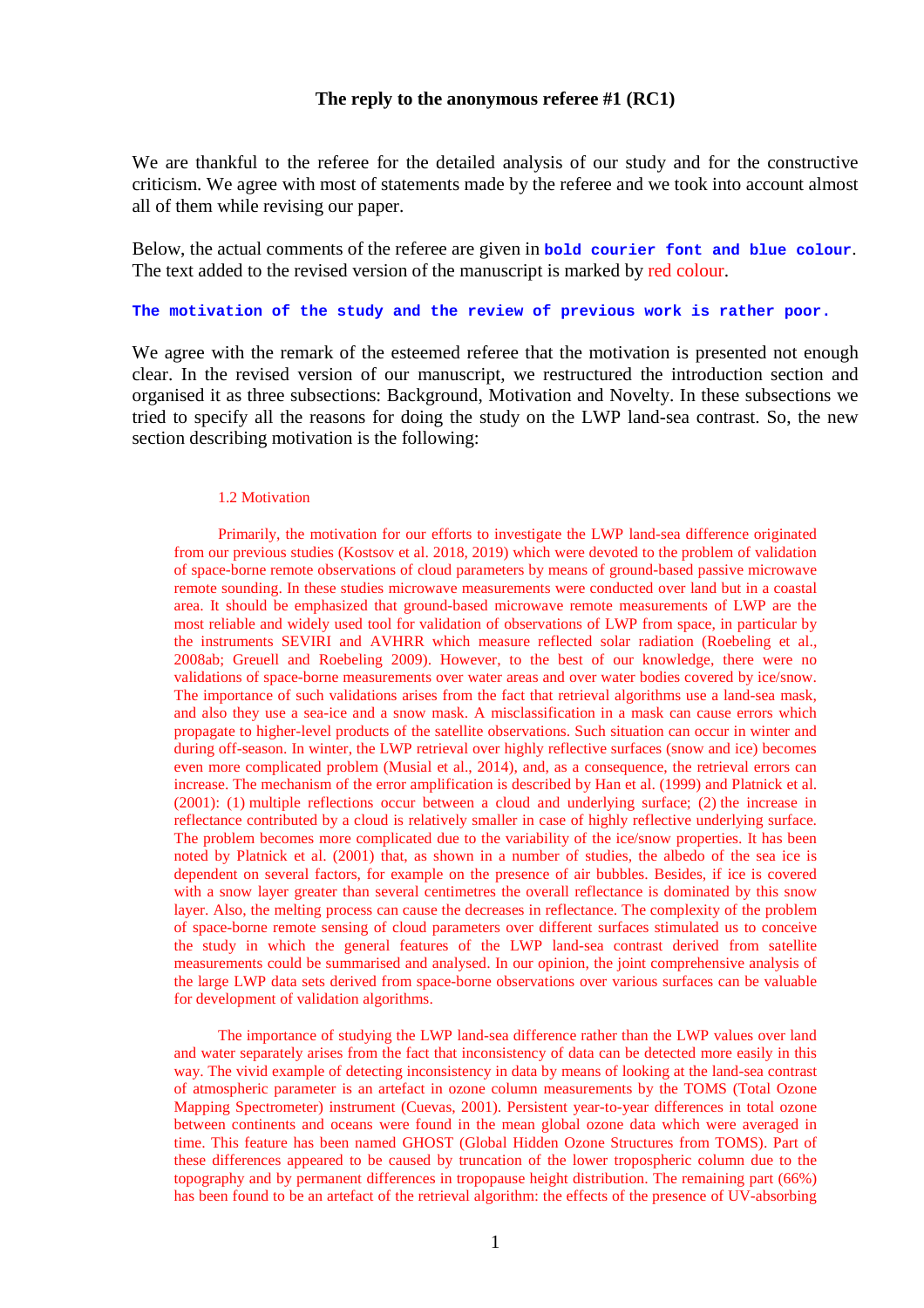aerosols might have been accounted for not correctly. For examining the effect of each possible contribution to the observed difference, Cuevas (2001) selected the Iberian Peninsula region for a case study. The study by Cuevas (2001) was an encouraging example for us and additional stimulus to investigate common features of the LWP land-sea differences in Northern Europe with the aim to identify the natural effects and possible artefacts in measurements.

The second reason for making the present study was the lack of information on the LWP landsea differences. Except the above mentioned works by Karlsson there were no special studies focused on the analysis of the LWP values over surfaces of various types in Northern Europe, in particular over land and water areas. Obviously, taking into account the diversity of properties of water bodies and the diversity of the features of local climate, we can expect that the LWP land-sea differences are highly variable in space and time. So far, not enough attention was paid to this interesting issue. In our view, this issue is important for development of regional weather and climate models from the perspective of more accurate simulations over water bodies and in neighbouring areas. As an example, the ICON model can be mentioned which has a special option for weather and climate simulations over lakes (ICON, 2021; ICON Tutorial, 2021).

The third motive to initiate the present study was the fact that so far not much attention was paid to the investigation of physical mechanisms which drive the LWP land-sea differences in Northern Europe. The reason for the differences in spring and summer has been suggested by Karlsson (2003): the inflow of cold water from melting snow and ice is cooling the near-surface atmospheric layer over the water bodies. As a result, in contrast to the land surface, this layer over the water bodies becomes very stable preventing the formation of clouds. This mechanism, however, does not explain the existence of the LWP land-sea difference during cold season when both land and water surfaces are covered with snow and ice. We would like to mention one more mechanism which has been suggested by an expert during an open discussion of the preprint of the present article (https://doi.org/10.5194/acp-2021-387-RC1, last access 29 March 2022):

'In addition, during winter/spring, (dark) forest areas can absorb considerably more solar radiation than surrounding snow-covered ground or ice-covered water surfaces. This can also lead to updrafts and eventually cloud formation.'

The sea breeze mechanism should be mentioned also. Indeed, strong sea breeze fronts initiate vertical currents that are usually marked by the development of cumulus clouds. The detailed review of recent studies of the sea breeze features can be found in the paper by Miller et al. (2003). However the sea breeze mechanism is not able to fully explain the diversity of land-ocean contrasts presented in our work. Indeed, the sea breeze can be the reason for the development of convective cloudiness in the frontal zone, with an inland penetration up to several tens of kilometers. But the results presented in our work demonstrate the systematic suppression of cloudiness over water bodies, with a relatively uniform distribution of cloudiness over the land surface, regardless of the distance from the coastline (see the map in Fig. 2, for example). The sea breeze phenomena certainly can complement another physical mechanism proposed by Karlsson (2003) and already mentioned above. However, both of these mechanisms – the sea breeze circulation and the influx of melt water – cannot explain the existence of the land-ocean contrasts during the cold season, when both land and water surfaces are covered with snow and ice.

In our opinion, the necessary prerequisite for identifying the prevailing physical mechanisms which drive the LWP land-sea differences in Northern Europe is the special detailed statistical analysis of the LWP data provided by the satellite instruments over various water bodies and over land near these water bodies during different seasons. In the present work we make a kind of such analysis.

#### Added references:

Cuevas, E., Gil, M., Rodriguez, J., Navarro, M., and Hoinka, K.P.: Sea-land total ozone differences from TOMS: GHOST effect, Journal of Geophysical Research, 106 (D21), 27745-27755, https://doi.org/10.1029/2001JD900246, 2001.

Miller, S.T.K., Keim, B.D., Talbot, R.W., Mao, H.: Sea breeze: Structure, forecasting, and impacts, Reviews of Geophysics, 41(3), https://doi.org/10.1029/2003RG000124, 2003.

**An introduction into typical land-sea contrasts of clouds, wind and temperature and related studies would be necessary in the introduction.**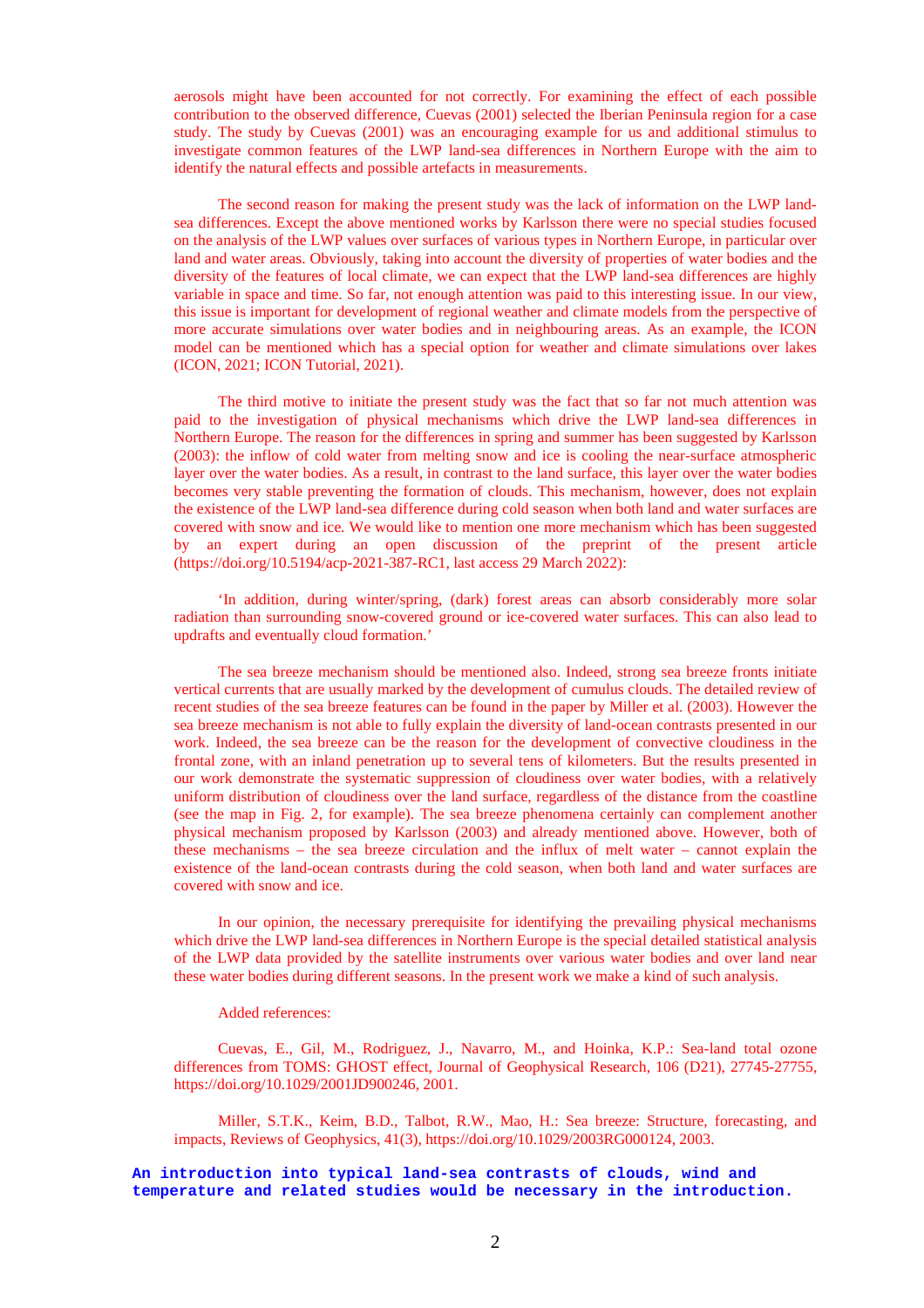We do not agree with the statement of the referee that the review of previous work is poor. There is not much information on the LWP land-sea differences in Northern Europe. Except the mentioned works by Karlsson there were no special studies focused on the analysis of the LWP values over surfaces of various types in Northern Europe, in particular over land and water areas. We agree to point that presenting typical land-sea contrasts of cloud parameters and meteorological parameters would be useful for a reader, but such information is absent. Moreover, let's not forget about the variety of water bodies and about the variety of orographic features and local climate of neighbouring land. How can we talk about "typical" values for all diverse cases? And there is one more argument: in fact, to reveal typical features of the LWP land-sea contrast in Northern Europe is exactly the goal of our study.

**To me, the word "gradient" does not describe what you are analyzing. A gradient is the change of a quantity over a distance. In this case it would**  be LWP  $m^{-1}$  > hence the unit would have to be kg  $m^{-2}$   $m^{-1}$  = kg  $m^{-3}$ . This would not **be very useful, therefore I suggest to change the wording to "LWP difference". Also, your direction of the gradient is wrong. If you call it "Land-Sea gradient" your values would have to be negative.**

In our preliminary short answer to the referee we have already written that the referee is perfectly right in his/her statement that we used the term "gradient" not in its rigorous meaning. Indeed, we investigated two types of the LWP land-sea difference which we called "short distance gradient" and "long distance gradient". This quantities in fact should have had the dimension kg m<sup>-2</sup>/(20 km) and kg m<sup>-2</sup>/(80 km). We omitted the denominators for simplicity, in order not to repeat them multiple times. We agree that it was not a good decision. In the revised version of our paper we do not use the term "gradient". Instead, we use the terms "difference" and "contrast". The latter one seems to be a good choice since the referee used the term "contrast" himself/herself.

Also, the use of the rigorous term "difference" (or "contrast") helps to avoid ambiguity with the sign of the quantity which is investigated. In the revised version of the paper we define it by Eq.(2) of the manuscript in the following way

$$
d = W_{land} - W_{sea},\tag{2}
$$

where W is the liquid water path value measured in the pixels selected over the land and water areas (as indicated by subscripts).

As a result, the land-sea contrast is expected to be positive, except the abnormal situations.

#### **The limitation to 7 years of data is probably due to large amount of data. However, SEVIRI data are available for the time back to 2004/05. Why didn't you include some years before 2011?**

Yes, the referee's guess about the large amount of data is correct, it was the first reason. And the second reason for starting with 2011 data was our plans for future research: in a separate study we planned to make comparisons of the LWP land-sea contrast derived from SEVIRI observations with the ground-based data from the HATPRO microwave instrument which started operation only in 2012.

**Trends over 7 years have no statistical significance (e.g. Fig. 9). Excluding just the last year (2017) would already show completely different trends. By using a larger dataset (e.g. 2005-2020) you could test your hypothesis. I can imagine that single outliers can be caused by a dry/wet summer (low/high soil moisture), more or less sea-ice/snow cover, or windy conditions (sea/lake**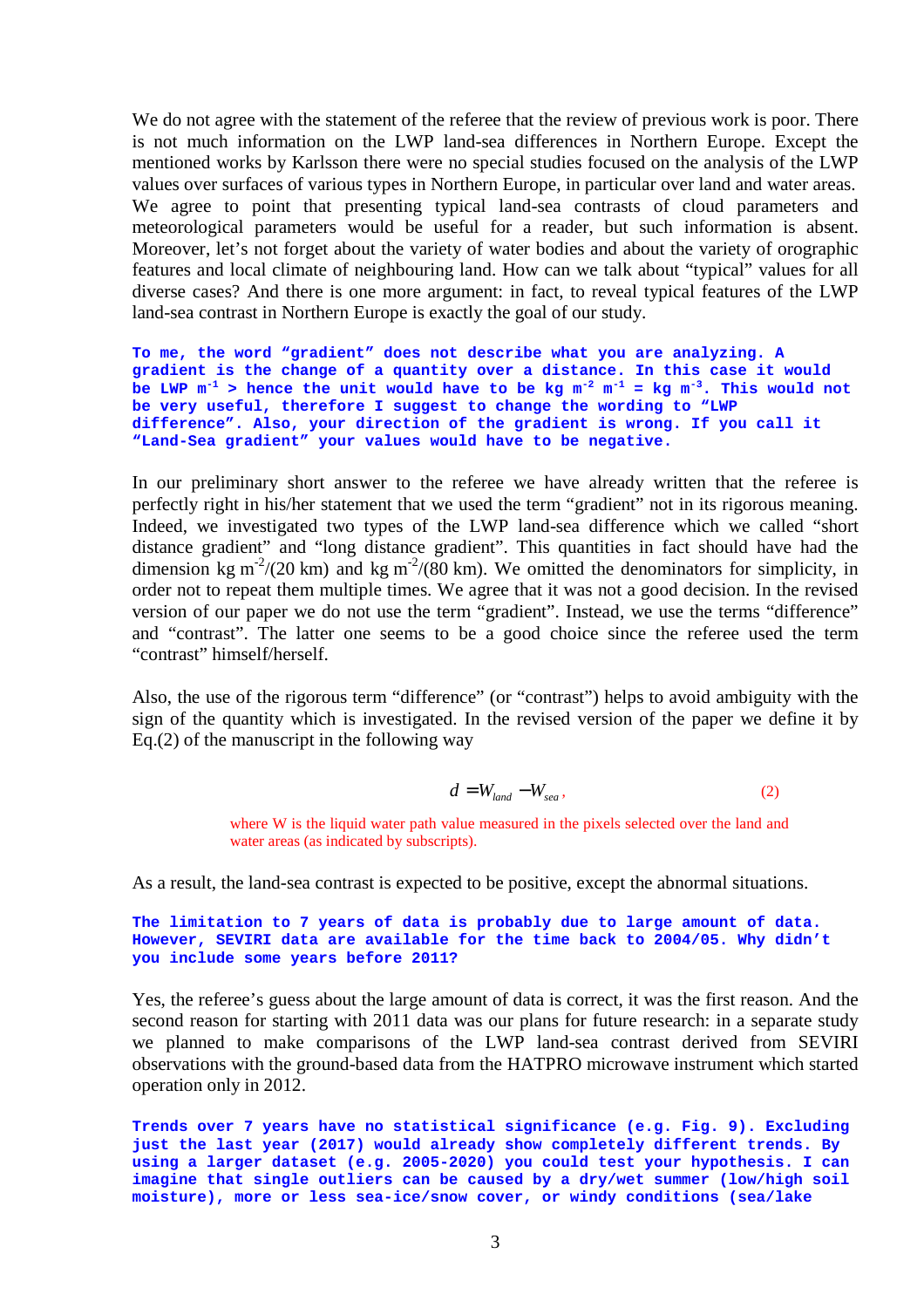**temperatures are less stratified). Therefore, you have to show more proof for your "most important finding" (p.16, l. 474ff and p. 17, l. 515ff) . In the current version, to me there is no proof that another selection of years would not produce totally different trends.** 

When we made our study, the most recent version of SEVIRI data was available for 2017 and earlier years. We could not use the data provided by an older version of processing algorithm since the algorithm is constantly improved. At present (March 2022), when preparing the revised version of our paper we have no possibility to extend the data set for analysis due to the case of force majeure: the collaboration between Russian and German scientists is suspended because of current unprecedented tense political situation in the world. It is important to emphasize that our study is the result of collaborative work.

We agree, that our "most important finding" needs more convincing proof. Taking into account the very limited number of data points for multi-year trend analysis, in the revised version we are applying the Fisher criterion for estimating the significance of the linear regression for different locations and seasons. We removed Fig. 9 and added two tables instead, which present the characteristics used for the Fisher criterion. The new part of the Section 3 is the following:

Figs. 7 and 8 provide some indication of a positive temporal trend of the LWP land-sea contrast for several locations. Taking into account the very limited number of data points (only seven) available for multi-year trend analysis, we are applying the Fisher criterion for estimating the statistical significance of the linear regression for different locations and seasons. The algorithm of assessment of statistical significance was taken from the book by Bolshakov (1965). In order to estimate a robustness of a correlation coefficient for a number of data points less than 50 one can use the following function:

$$
z = \frac{1}{2} [\ln(1+r) - \ln(1-r)] \tag{3}
$$

where *r* is a correlation coefficient. The values of *z* are normally distributed with the standard deviation:

$$
\sigma_z = \frac{1}{\sqrt{n-3}}\tag{4}
$$

where *n* is the number of data points. In our case  $n=7$  and so  $\sigma_r=0.5$ . For given value of *r* we calculate the corresponding value of *z*. Then we obtain the values of the correlation coefficient which correspond to the values *z*- $\sigma$ <sub>z</sub> and  $z+\sigma$ <sub>z</sub> using the inversion of Eq. 3:

$$
r_1 = \frac{\exp(2(z - \sigma_z)) - 1}{\exp(2(z - \sigma_z)) + 1}
$$
 (5a)

$$
r_2 = \frac{\exp\left(2(z + \sigma_z)\right) - 1}{\exp\left(2(z + \sigma_z)\right) + 1} \tag{5b}
$$

In such a way we obtain the limits of uncertainty of the correlation coefficient:

$$
r_1 \le r \le r_2 \tag{6}
$$

The linear trend can be considered as statistically significant if the following relation is satisfied:

$$
|r| \ge 3\sigma_r \tag{7}
$$

It was shown by Dlin (1958) that the lower limit of the correlation coefficient which satisfies Eq. 7 depends on the number of data points and can be calculated as follows:

$$
r_{\min} = \frac{\sqrt{n+36} - \sqrt{n}}{6} \tag{8}
$$

In our case  $r_{\text{min}}$ =0.65. Finally, comparing  $r_1$  and  $r_{\text{min}}$  we can find out whether the linear trend is statistically significant:

$$
r_1 \ge r_{\min} \qquad significant
$$
  

$$
r_1 < r_{\min} \qquad not \quad significant
$$
  

$$
(9)
$$

The relations (9) are valid for positive correlation coefficient  $r_1$ . For negative  $r_1$ , the minimal absolute value among  $r_1$  and  $r_2$  should be taken.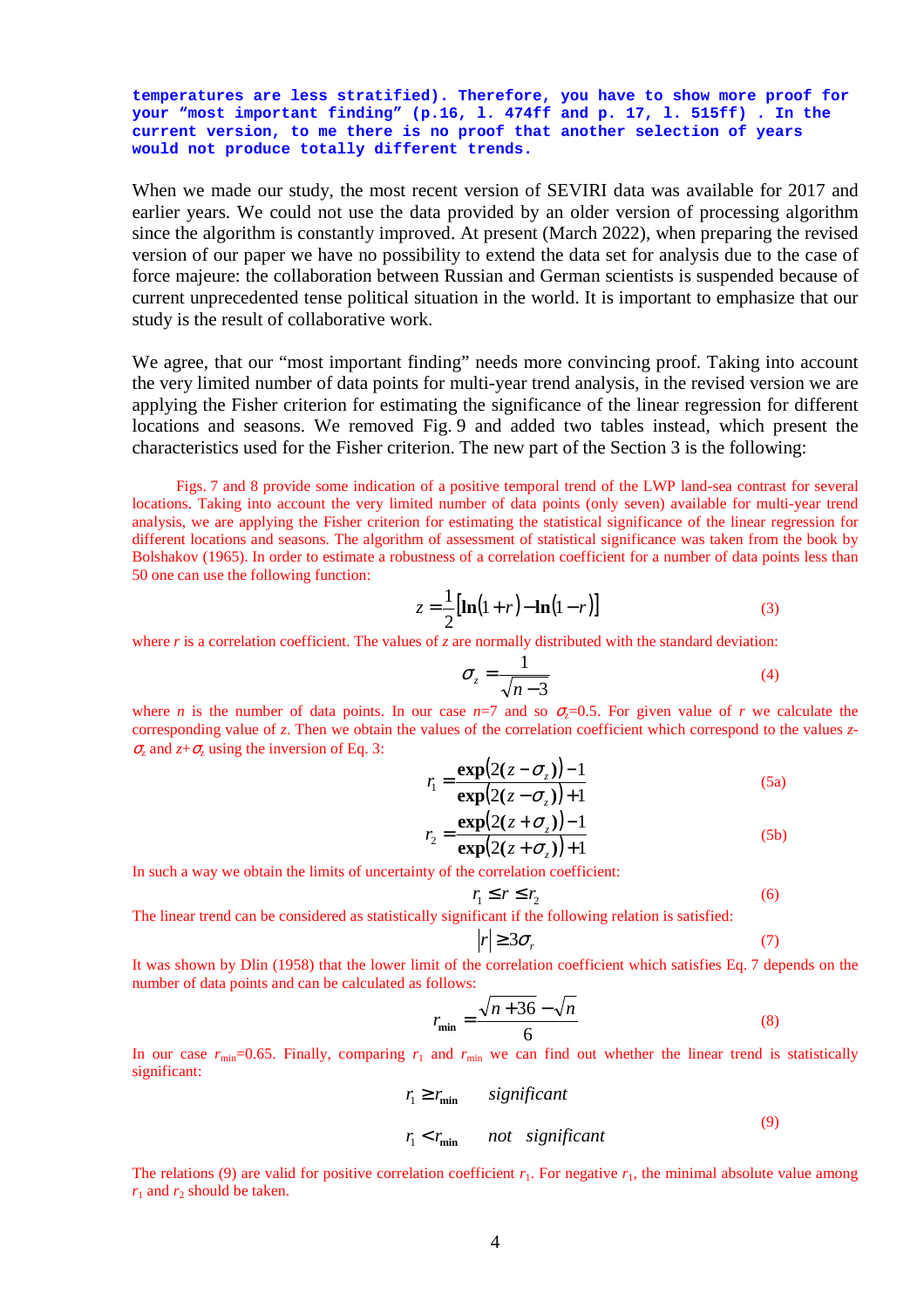Tables 3 and 4 present the results of calculations of correlation coefficients for data pairs "time – LWP contrast" plotted in Figs. 7 and 8 for different locations and seasons. Also, other parameters relevant to assessment of statistical significance of linear trends are given. One can see that for all water bodies except Lake Ladoga the correlation coefficients are positive for both cold and warm seasons. However, there are only four cases which demonstrate robust statistical significance of the linear trend. For cold season, the significant trend is observed for Lake Onega (long-distance LWP difference) and for Lake Ilmen. For warm season, the significant trend is observed for Gulf of Riga (long-distance LWP difference) and for the Neva River Bay. These statistically significant trends are characterised by the following growth rates of the LWP contrast:  $0.0064 \text{ kg m}^2 \text{ yr}^1$  (Lake Onega), 0.0072 kg m<sup>-2</sup> yr<sup>-1</sup> (Lake Ilmen), 0.0014 kg m<sup>-2</sup> yr<sup>-1</sup> (Gulf of Riga), 0.0026 kg m<sup>-2</sup> yr<sup>-1</sup> (The Neva River Bay). The rates are larger for cold season. The detected growth rates require confirmation on the basis of expanded datasets. For the time being, no general conclusions could be made.

| Water body               | Data            |              |                | Cold season    |               |                          |
|--------------------------|-----------------|--------------|----------------|----------------|---------------|--------------------------|
|                          | set             | $\mathbf{r}$ | r <sub>1</sub> | r <sub>2</sub> | $r_{\rm min}$ | Is trend<br>significant? |
| 1. Gulf of Riga          | $ML1-1$         | 0.52         | 0.08           | 0.79           |               | no                       |
|                          | $ML1-2$         | 0.32         | $-0.16$        | 0.68           |               | no                       |
| 2. Gulf of               | $ML2-1$         | 0.32         | $-0.16$        | 0.68           |               | no                       |
| Finland                  | $ML2-2$         | 0.53         | 0.09           | 0.80           |               | no                       |
| 3. Lake Ladoga           | $ML3-1$         | $-0.10$      | $-0.54$        | 0.38           |               | no                       |
|                          | $ML3-2$         | 0.56         | 0.13           | 0.81           |               | no                       |
| 4. Lake Onega            | $ML4-1$         | 0.90         | 0.74           | 0.96           | 0.65          | yes                      |
|                          | $ML4-2$         | 0.84         | 0.62           | 0.94           |               | no                       |
| 5. Lake Peipus           | ML5             | 0.64         | 0.25           | 0.85           |               | no                       |
| 6. Lake Pihkva           | ML <sub>6</sub> | 0.43         | $-0.04$        | 0.75           |               | no                       |
| 7. Lake Ilmen            | ML7             | 0.90         | 0.75           | 0.96           |               | yes                      |
| 8. Lake Saimaa           | ML <sub>8</sub> | 0.31         | $-0.18$        | 0.68           |               | no                       |
| 9. The Neva<br>River bay | ML9             | 0.33         | $-0.16$        | 0.69           |               | no                       |

**Table 3. Parameters (r, r1, r2, rmin) used for assessment of statistical significance (signif.:** *yes* **or** *no***) of linear temporal trend of the LWP land-sea contrast for various locations. Cold season.**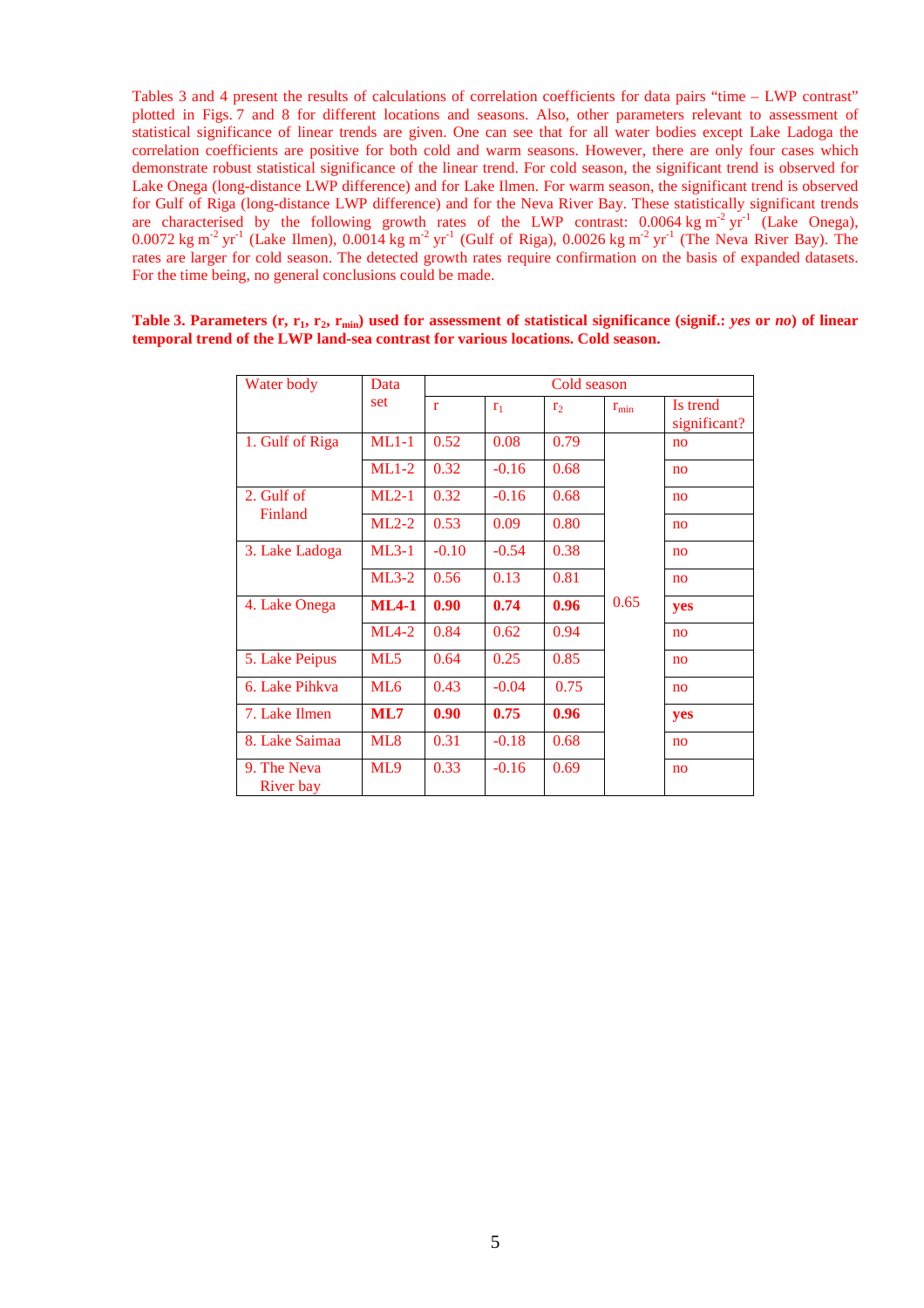**Table 4. The same as Table 3 but for warm season.** 

| Water body               | Data            | Warm season  |         |                |               |                          |  |  |  |
|--------------------------|-----------------|--------------|---------|----------------|---------------|--------------------------|--|--|--|
|                          | set             | $\mathbf{r}$ | $r_1$   | r <sub>2</sub> | $r_{\rm min}$ | Is trend<br>significant? |  |  |  |
| 1. Gulf of Riga          | $ML1-1$         | 0.92         | 0.79    | 0.97           |               | yes                      |  |  |  |
|                          | $ML1-2$         | 0.69         | 0.33    | 0.87           |               | no                       |  |  |  |
| 2. Gulf of               | $ML2-1$         | 0.55         | 0.12    | 0.81           |               | no                       |  |  |  |
| Finland                  | $ML2-2$         | 0.30         | $-0.19$ | 0.67           |               | no                       |  |  |  |
| 3. Lake Ladoga           | $ML3-1$         | 0.73         | 0.40    | 0.89           |               | no                       |  |  |  |
|                          | $ML3-2$         | $-0.46$      | $-0.76$ | 0.01           |               | no                       |  |  |  |
| 4. Lake Onega            | $ML4-1$         | 0.38         | $-0.10$ | 0.71           | 0.65          | no                       |  |  |  |
|                          | $ML4-2$         | 0.02         | $-0.45$ | 0.48           |               | no                       |  |  |  |
| 5. Lake Peipus           | ML5             | 0.53         | 0.08    | 0.79           |               | no                       |  |  |  |
| 6. Lake Pihkva           | ML <sub>6</sub> | 0.45         | $-0.02$ | 0.75           |               | no                       |  |  |  |
| 7. Lake Ilmen            | ML7             | 0.61         | 0.20    | 0.84           |               | no                       |  |  |  |
| 8. Lake Saimaa           | ML8             | 0.65         | 0.27    | 0.86           |               | no                       |  |  |  |
| 9. The Neva<br>River bay | ML9             | 0.92         | 0.79    | 0.97           |               | yes                      |  |  |  |

Two references have been added accordingly:

Bolshakov, V.D., Theory of observational errors with basics of probability theory. "Nedra" Publishing, Moscow, 184 P., 1965, (in Russian).

Dlin, A.M., Mathematical statistics in engineering, "Sovetskaya nauka" Publishing, Moscow, 1958, (in Russian).

Taking into account the results of the assessment of the statistical significance of detected trends, we reworded item 3) of the conclusion:

3) The interesting finding is the positive trend of the LWP contrast during 2011-2017 for all considered measurement locations and for both cold and warm seasons with only one exception: Lake Ladoga. Despite the very limited number of data points, the statistical significance of positive linear trends has been confirmed for Lake Onega and Lake Ilmen (cold season) and for Gulf of Riga and the Neva River bay (warm season). These statistically significant trends are characterised by the following growth rates of the LWP contrast:  $0.0064 \text{ kg m}^{-2} \text{ yr}^{-1}$  (Lake Onega),  $0.0072 \text{ kg m}^{-2} \text{ yr}^{-1}$  (Lake Ilmen),  $0.0014$  kg m<sup>-2</sup> yr<sup>-1</sup> (Gulf of Riga),  $0.0026$  kg m<sup>-2</sup> yr<sup>-1</sup> (The Neva River Bay). The rates are larger for cold season. However, the obtained results require confirmation on the basis of extended data sets before any general conclusions could be made.

We also reworded the last phrases of the paper. The revised text is the following:

Nevertheless, to our opinion, the most interesting findings of the present work are the positive longterm (7-year) trend of the magnitude of the LWP land-sea contrast (statistically significant for four measurement locations) and the so-called "August anomaly": the absence of the LWP difference in August if compared to June and July. It should be emphasised that this "August anomaly" is strictly limited to Gulf of Finland.

Accordingly, we changed the text in the abstract: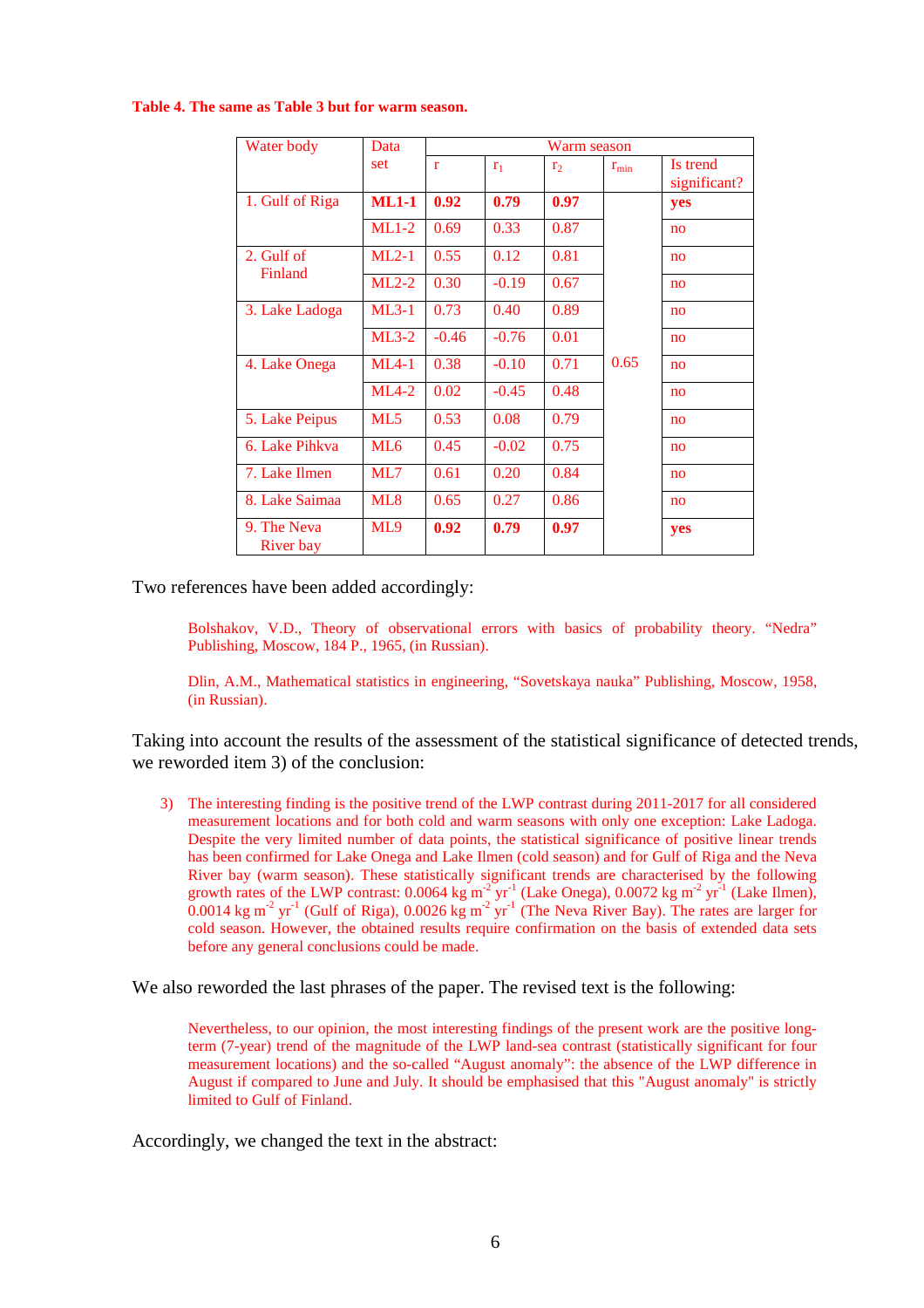The interesting finding is the positive trend of the land-sea LWP difference detected within the time period 2011-2017 which appeared to be statistically significant for four water bodies (lakes Onega and Ilmen, Gulf of Riga and the Neva River bay).

**For the comparison with reanalysis data, I wonder whether the model grid boxes that you chose are really fully placed over sea or land, respectively? In addition, the effective resolution of processes in an atmospheric model is always coarser than the nominal grid spacing.** 

Spatial resolution of the reanalysis data is already discussed in detail in Section 6, second paragraph:

*"In the present study we consider the ERA-Interim and Era5 reanalyses…"* 

Position of grid points is shown in Fig. 17. In order to avoid a situation when a reader can be misled, we explicitly indicate in caption and in the text that grid points Fig. 17 are relevant to Era5. We also make a note in the text that grid boxes of Era5 have been selected in a way to be fully placed over sea or land:

It should be noted that grid boxes of Era5 have been selected in a way to be fully placed over sea or land. It was possible since long distance LWP differences are considered.

And we mention that for Era Interim, due to coarser original spatial resolution, the original grid boxes (before interpolation to 28km-grid) can contain a small portion of the "wrong" surface: sea for a land grid box and land for a sea grid box:

One should keep in mind that for Era Interim, due to coarser original spatial resolution, the original grid boxes (before interpolation to 28km-grid) can contain a small portion of the "wrong" surface: sea for a land grid box and land for a sea grid box.

Also, we placed a scale (100 km bar) in Fig. 17 and added the information to axes:



Figure 17: The map showing the geographical location of the Era5 reanalysis grid points used for the calculations of the LWP land-sea contrast. Vector shoreline data: (GSHHG, 2017).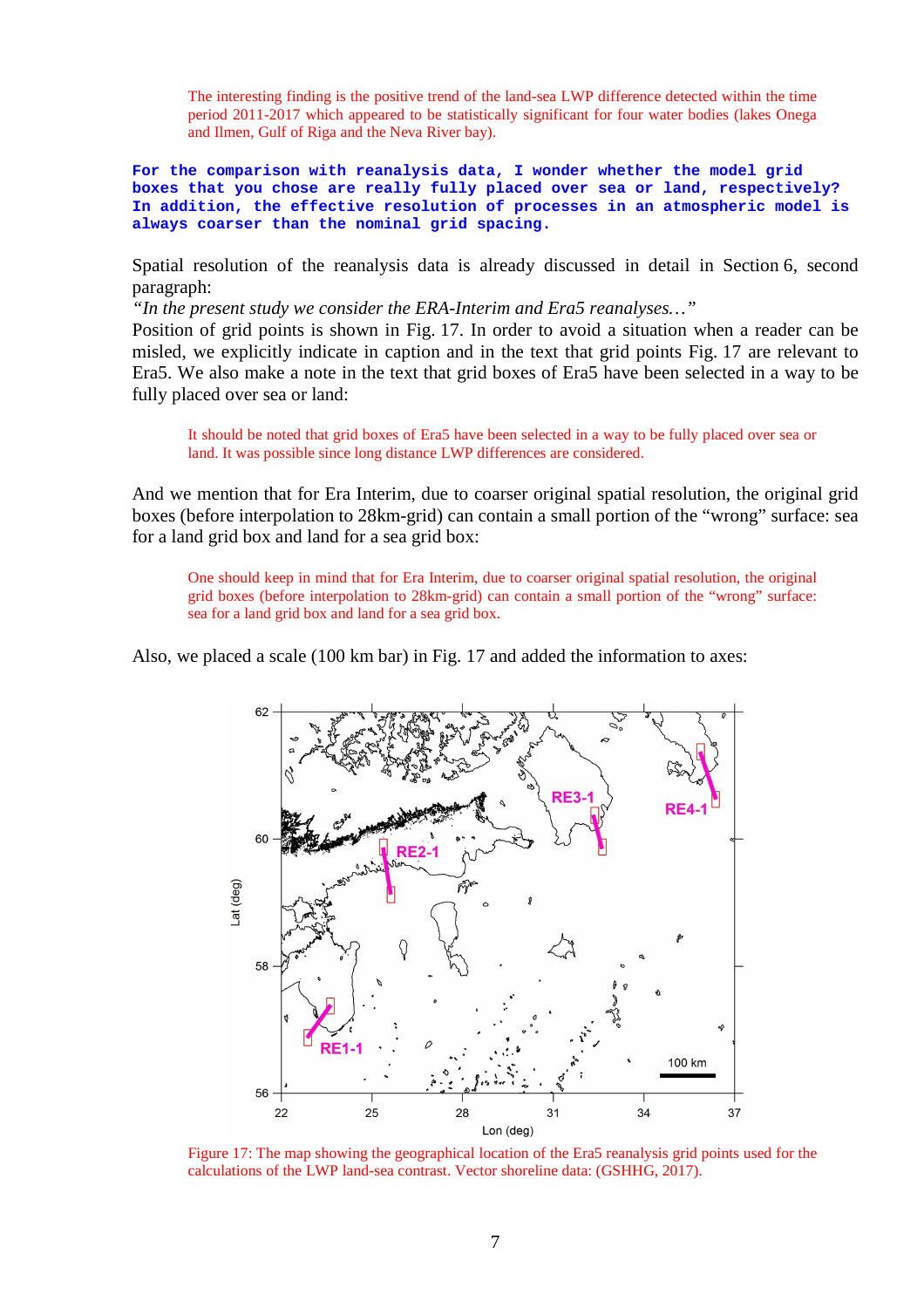**I would consider analysing more surface variables for specific days, such as air temperature at some coastal stations, sea surface temperature, diurnal wind patterns (sea breeze), etc. With that, your hypotheses, such as the "August anomaly" could be strongly improved.** 

We are thankful to the referee for this insightful comment. Indeed, the "August anomaly" was quite unexpected phenomenon which required explanation. When we made the present study and revealed this feature we made some attempts to investigate it in more detail. However, it appeared that these activities required separate quite large amount of efforts, in particular the efforts to analyse surface variables, as the esteemed referee suggests. Such work seemed to go beyond the scope of the present study. Therefore, we decided to limit our efforts by several model runs to have the impression how the LWP land-sea contrasts are reproduced. But there was also another reason to postpone the analysis of surface variables. After completing the present study, we intensively worked on the problem of assessment of the LWP land-sea contrast by ground-based spectral-angular microwave observations at the coastline of the Neva River bay. There was a hope that this work could provide a direct proof of this feature and give a new big stimulus for detailed investigation of the observed effects, in particular "August anomaly" which was observed by the SEVIRI instrument at this location also. Now this work is completed and the preprint has been published in Atmospheric Measurement Techniques Discussions:

*Kostsov, V., Ionov, D., and Kniffka, A.: Retrieval of the land-sea contrast of cloud liquid water path by applying a physical inversion algorithm to combined zenith and off-zenith ground-based microwave measurements, Atmos. Meas. Tech. Discuss. [preprint], https://doi.org/10.5194/amt-2021-415, in review, 2022.* 

The effect of "August anomaly" was not confirmed by the ground-based observations. Therefore, at present we are coming round to the opinion that "August anomaly" can be an artefact of the SEVIRI measurements. The argument in favour of this hypothesis is, first, the immediacy of the transition from large contrast to zero contrast and, second, the fact that this transition occurs exactly in the beginning of August at all examined locations in the Gulf of Finland. In the end of Section 4 we added some speculations about this possible reason of the anomaly:

The revealed effect can be called "August anomaly". The similarity of results obtained for different locations in the Baltic Sea can lead to the conclusion about possible common physical mechanisms that drive the LWP land-sea difference in the entire Baltic Sea region considered in the present study. In order to explain this effect one can suggest collecting and analysing sets of surface variables, such as air temperature at some coastal stations, sea surface temperature, diurnal wind patterns (sea breeze), etc. However, such data search and analysis seem to form separate quite large research activity which goes beyond the scope of the present study. Therefore, in the present study we limit our efforts by several model runs to have the impression how the LWP land-sea contrasts are reproduced (see Section 7 below).

One more important notice should be made. While the preprint of the present article was in review during an open discussion phase after submission to the journal "Atmospheric Chemistry and Physics", we intensively worked on the problem of assessment of the LWP land-sea contrast by ground-based spectral-angular microwave observations at the coastline of the Neva River bay. In this separate work, the physical inversion algorithm was used for processing ground-based measurements. Earlier, we used the regression algorithm (Kostsov et al., 2020). Subsequently, the physical inversion algorithm was selected as more accurate, if compared to regression approach, and the most suitable for error estimation and quality control. There was a hope that this work and new more accurate results could provide a direct independent proof of "August anomaly" which was clearly observed by the SEVIRI instrument at the location of ground-based microwave measurements (the Neva River bay). Now this work is completed and the preprint has been published in Atmospheric Measurement Techniques Discussions (Kostsov et al., 2022). The effect of "August anomaly" was not confirmed by the ground-based observations. Therefore, at present we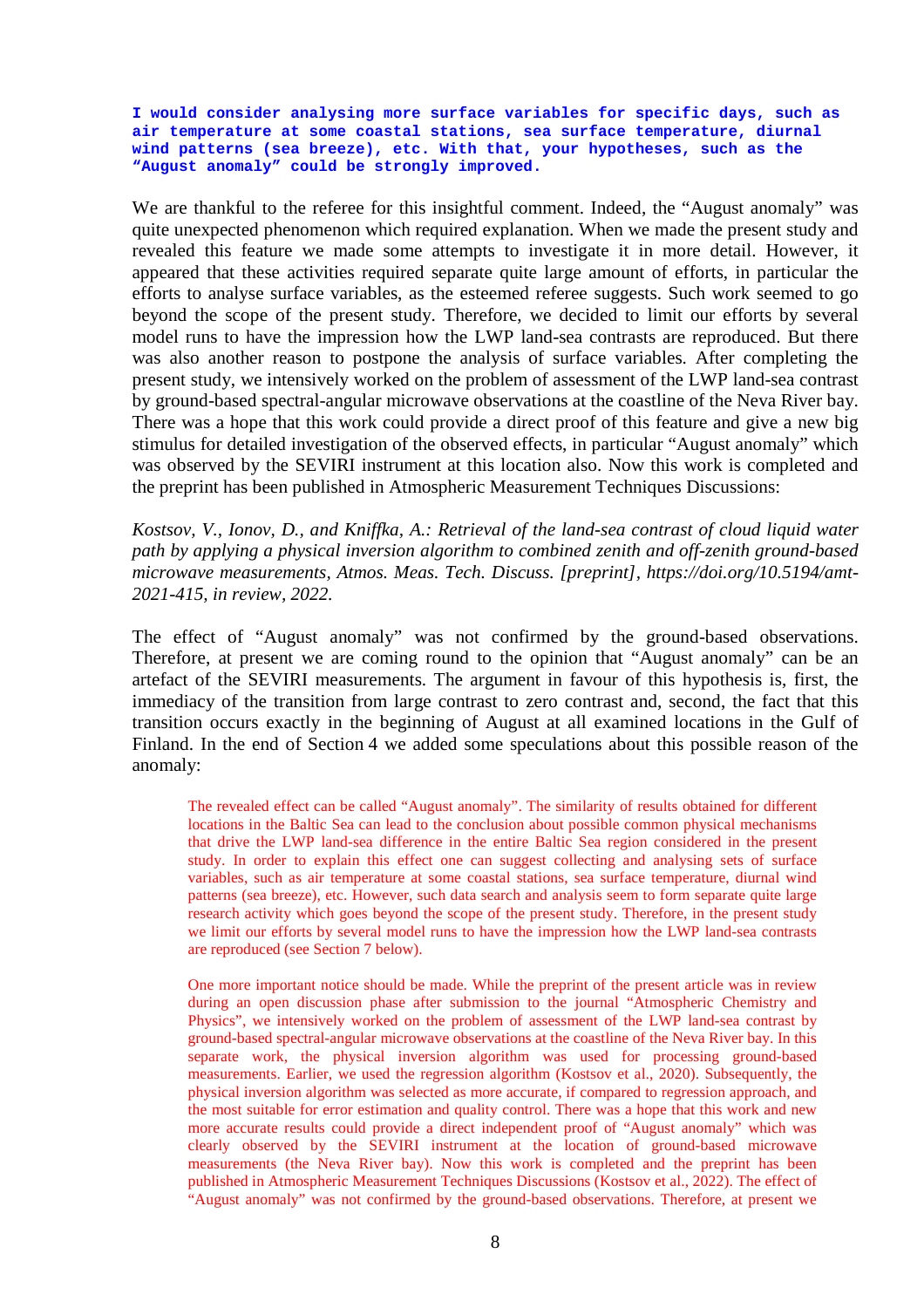are coming round to the opinion that "August anomaly" can be an artefact of the SEVIRI measurements. The arguments in favour of this hypothesis are, first, the immediacy of the transition from large LWP contrast to very low contrast (just within a couple of days) and, second, the fact that this transition occurs exactly in the beginning of August at all examined locations in the Gulf of Finland. It is unlikely that natural meteorological processes change so sharply and synchronically at different places in the Baltic Sea. So, we assume that "August anomaly" can be an artefact which reflects certain algorithmic features in the SEVIRI data. If this hypothesis were confirmed, then we would have the situation similar to situation with the TOMS instrument described in the Introduction section when the observed features of the land-sea difference in total ozone turned out to be an artefact and helped to identify an error and to correct a data processing algorithm.

#### **The number of figures should be reduced, or more figures should be combined to one large figure (e.g. Figs. 4-6).**

Following the advice of the referee we combined Figs. 4-6 to one figure which shows only typical distributions of the LWP land-sea contrast:



Figure 4: Typical statistical distributions (in terms of relative frequency of occurrence R) of the LWP land-sea contrast values for different measurement locations and seasons. Please note that for better visibility the vertical axes are broken and have different scaling in the lower and upper part.

The text which describes the distributions has been changed accordingly.

Fig. 9 has been removed. Instead, the results of the assessment of statistical significance of trends have been added (already described above).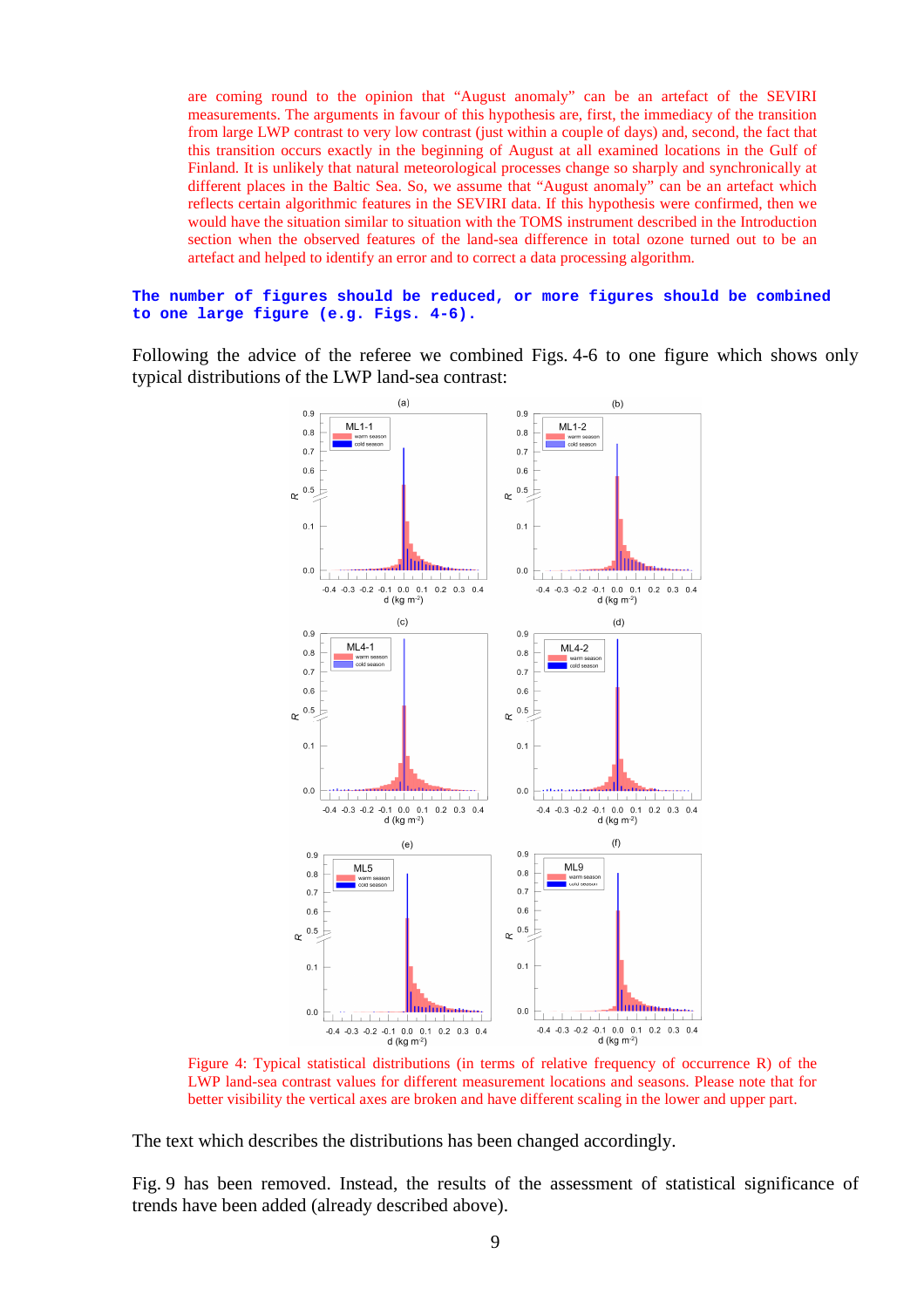



Figure 7: Intra-seasonal variability of the daily-mean LWP land-sea contrast for measurement locations ML1-2, ML2-2, and ML9 (warm season, seven years of observations – see the legend).

The text has been changed accordingly.

We removed Fig. 15 where diurnal features of the LWP contrast are similar to features presented in Fig. 14 and mentioned in the text that the only one exception from common behaviour is the location ML13 in August.

Finally, we managed to decrease the number of Figures by 5: from 23 to 18.

```
Please provide scales to your maps (esp. Fig. 17)
```
In the revised version the scales (100 km bars) are provided in all figures with maps with only few exceptions for the maps generated by the ICON model on the latitude-longitude grid with equal steps in degrees. In these maps, distance between objects may be slightly distorted which does not influence the quality of demonstration of the results.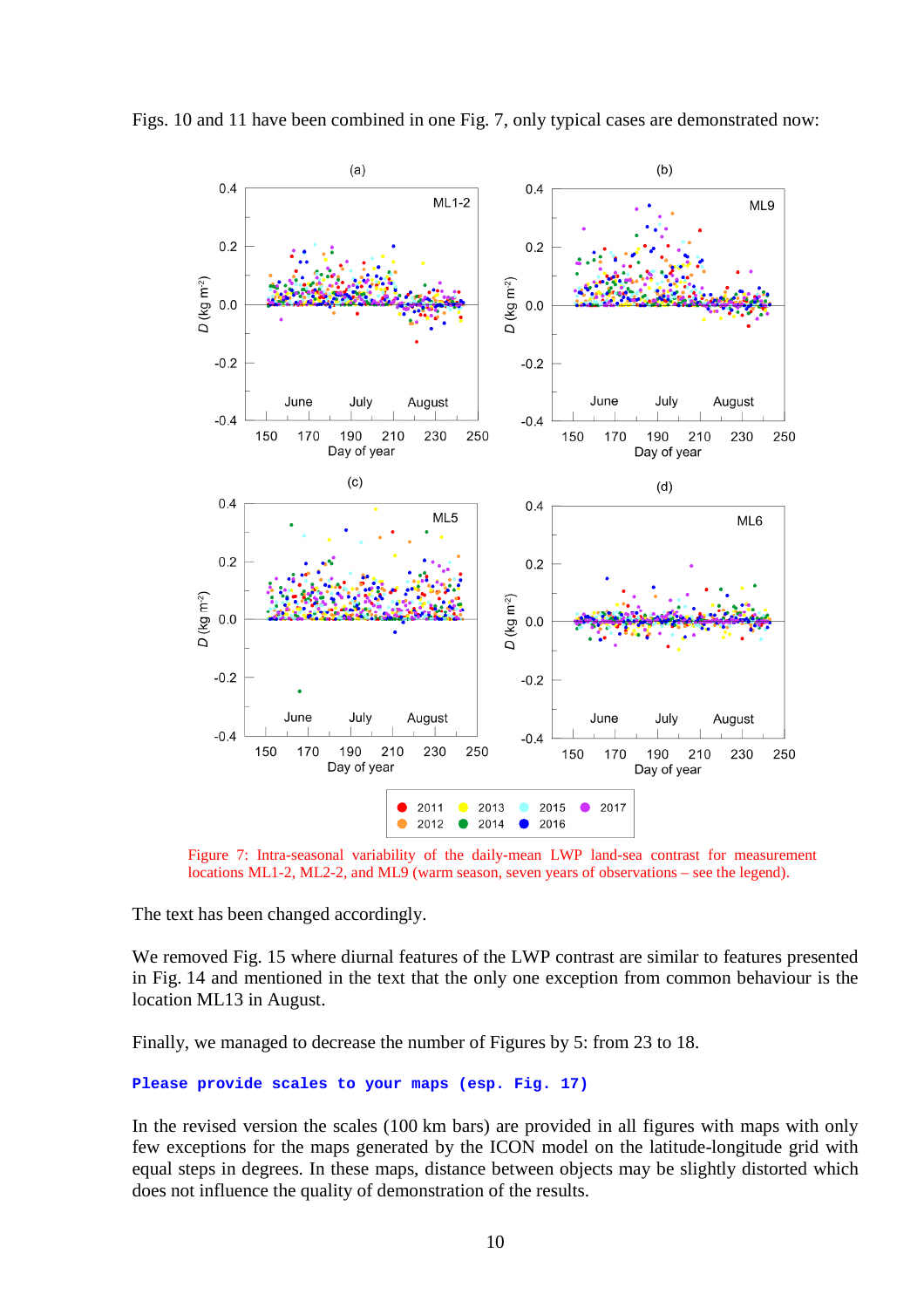**Specific comments:** 

**p.3, l. 78: In addition, during winter/spring, (dark) forest areas can absorb considerably more solar radiation than surrounding snow-covered ground or ice-covered water surfaces. This can also lead to updrafts and eventually cloud formation.** 

We are thankful to the referee for this remark and we included it in the text:

Also, we would like to mention one more mechanism which has been suggested by an expert during an open discussion of the preprint of the present article (https://doi.org/10.5194/acp-2021-387-RC1, last access 29 March 2022):

*'In addition, during winter/spring, (dark) forest areas can absorb considerably more solar radiation than surrounding snow-covered ground or ice-covered water surfaces. This can also lead to updrafts and eventually cloud formation.'* 

#### **p.4, l. 121-122: What do you mean by "simultaneously and not simultaneously"? Do you want to say "cases where both land and water or any of them are clear sky"?**

Yes, exactly. We corrected the text in the following way:

The data selected for analysis include all clear sky cases where both land and water or any of them are clear sky.

### **p.10, l. 281 ff: Which time zone did you use for "local time"? UTC+2? If so, please mention it here!**

We are grateful to the referee for this remark. Indeed, we missed to clarify the important issue about time that we used. We added the following information in the beginning of Section 5 (diurnal features):

It is important to note that for each location the time of SEVIRI measurements was converted to local solar time using geographical longitude. It means that for each location the 12 h moment on the time scale exactly corresponds to local noon.

**p. 13, l. 380 ff: I am missing some information about the setup of the ICON-LEM model: What is the resolution? Which initial profiles did you use? What is happening at the domain boundaries?** 

We added this information to Section 7:

For each single day, ICON was running with a global setting and a refined nest over the study region with the horizontal resolution of about 2.5 km and triangular grid. The study region is shown in Fig. 15b. A border zone of about 30 km of the study region was excluded from the analysis since it was used as a nudging zone for the lateral boundary data. These data are needed to force the large scale flow on the limited aread grid once per hour and are stored as global fields. The reliable input data for modelling were taken from archives which were available for 2015 and later. Modelling of a single day required processing of about 130 Gbyte of input data. The high resolution limited area mode which we used for simulations is not suitable for climate time scale studies, therefore we simulated single days only.

In order just to give the impression about the resolution, in the plot below we present the temperature of the lowest model level on the original triangular grid: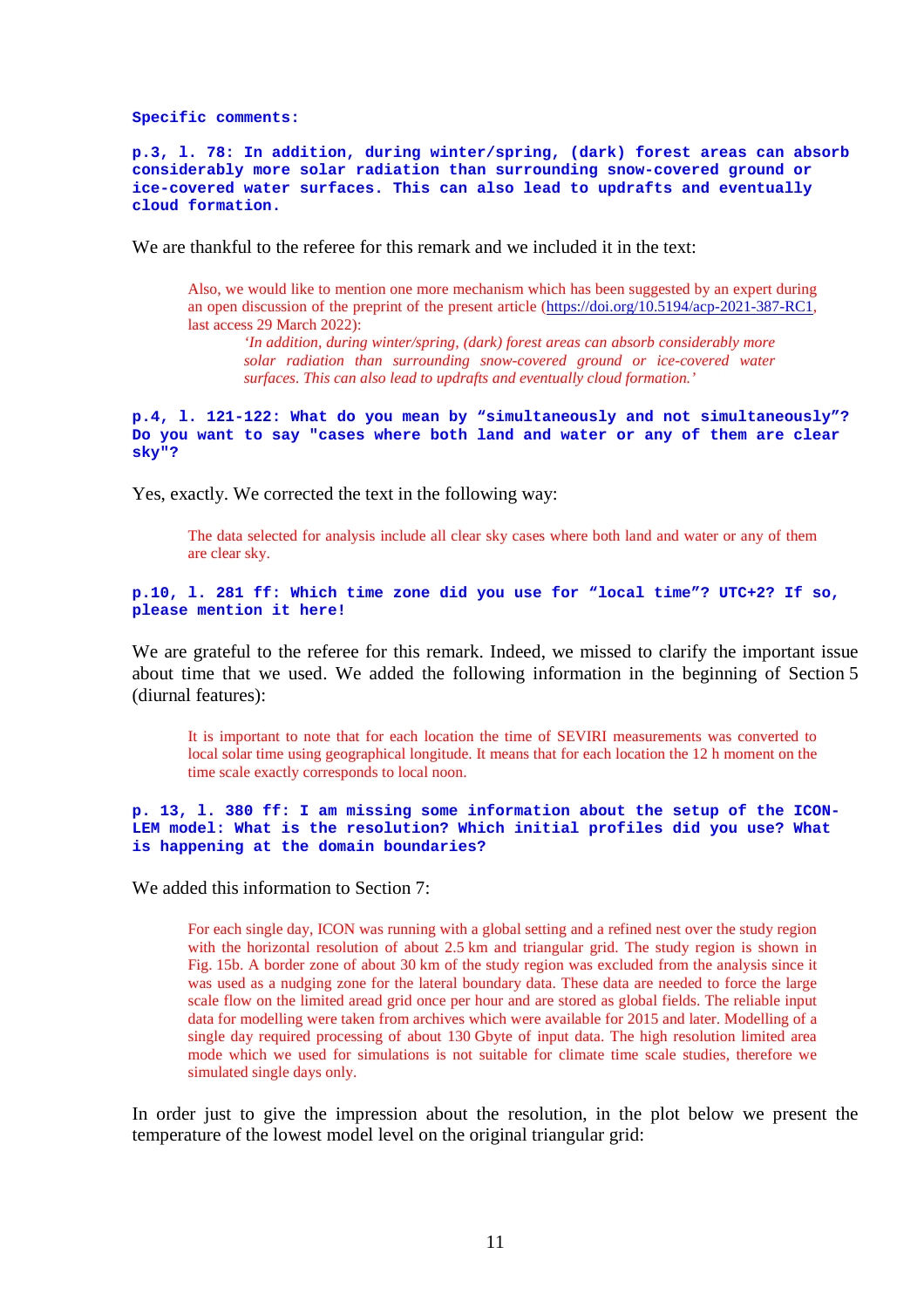

Since the article is already nearly overloaded with plots, we did not add this figure in the revised version.

## **Table 1: What's the percentage of days which were used for the analysis? Is there a significant inter-annual difference?**

We are grateful to the referee for the advice to check the percentage of days used for the analysis. Indeed, it should be done in order to identify possible data gaps which may influence the results of the analysis. We calculated for each month the percentage of days which were used for the analysis. The results are presented below in two Tables for warm and cold seasons:

| Data set     |         |         |       |       |         |         |         |         |                 |                 |     |     |     |
|--------------|---------|---------|-------|-------|---------|---------|---------|---------|-----------------|-----------------|-----|-----|-----|
|              | $ML1-1$ | $ML1-2$ | ML2-1 | ML2-2 | $ML3-1$ | $ML3-2$ | $ML4-1$ | $ML4-2$ | ML <sub>5</sub> | ML <sub>6</sub> | ML7 | ML8 | ML9 |
| <b>Month</b> |         |         |       |       |         |         |         |         |                 |                 |     |     |     |
| Jun-2011     | 97      | 100     | 100   | 100   | 93      | 93      | 87      | 90      | 100             | 100             | 97  | 97  | 97  |
| Jul-2011     | 87      | 90      | 97    | 97    | 90      | 97      | 100     | 100     | 100             | 100             | 100 | 100 | 100 |
| Aug-2011     | 94      | 97      | 87    | 100   | 97      | 94      | 97      | 97      | 97              | 100             | 94  | 90  | 94  |
| Jun-2012     | 97      | 100     | 93    | 97    | 90      | 97      | 93      | 93      | 93              | 100             | 93  | 93  | 97  |
| Jul-2012     | 97      | 97      | 97    | 100   | 97      | 100     | 100     | 100     | 97              | 94              | 97  | 94  | 94  |
| Aug-2012     | 90      | 97      | 87    | 94    | 97      | 97      | 90      | 94      | 100             | 100             | 97  | 90  | 97  |
| Jun-2013     | 97      | 100     | 100   | 100   | 97      | 100     | 97      | 97      | 97              | 100             | 100 | 93  | 97  |
| Jul-2013     | 94      | 100     | 100   | 100   | 94      | 100     | 100     | 94      | 100             | 100             | 100 | 97  | 100 |
| Aug-2013     | 94      | 100     | 90    | 97    | 90      | 94      | 97      | 97      | 100             | 100             | 100 | 97  | 100 |
| Jun-2014     | 100     | 100     | 93    | 93    | 97      | 97      | 90      | 97      | 97              | 93              | 100 | 83  | 90  |
| Jul-2014     | 94      | 94      | 100   | 100   | 97      | 97      | 94      | 100     | 97              | 100             | 97  | 97  | 100 |
| Aug-2014     | 87      | 90      | 81    | 90    | 94      | 94      | 97      | 90      | 84              | 100             | 90  | 94  | 97  |
| Jun-2015     | 93      | 100     | 97    | 100   | 100     | 100     | 100     | 100     | 100             | 100             | 100 | 97  | 100 |
| Jul-2015     | 97      | 94      | 97    | 97    | 97      | 94      | 94      | 97      | 94              | 97              | 97  | 94  | 97  |
| Aug-2015     | 100     | 100     | 100   | 100   | 97      | 97      | 97      | 97      | 97              | 100             | 97  | 97  | 100 |
| Jun-2016     | 90      | 97      | 87    | 97    | 93      | 97      | 100     | 100     | 93              | 100             | 100 | 100 | 93  |
| Jul-2016     | 97      | 100     | 94    | 100   | 87      | 90      | 90      | 94      | 94              | 97              | 94  | 90  | 100 |
| Aug-2016     | 94      | 100     | 90    | 97    | 97      | 97      | 97      | 97      | 94              | 97              | 94  | 84  | 87  |
| Jun-2017     | 93      | 97      | 90    | 93    | 90      | 93      | 87      | 87      | 90              | 100             | 90  | 83  | 87  |
| Jul-2017     | 97      | 97      | 94    | 94    | 100     | 100     | 90      | 97      | 90              | 97              | 94  | 94  | 94  |
| Aug-2017     | 97      | 97      | 87    | 90    | 90      | 97      | 94      | 100     | 97              | 90              | 100 | 90  | 94  |

| Table Percentage1. The percentage of days which were used for the analysis. Calculations for each month. |
|----------------------------------------------------------------------------------------------------------|
| Warm season. Data sets (locations) ML1-ML9.                                                              |